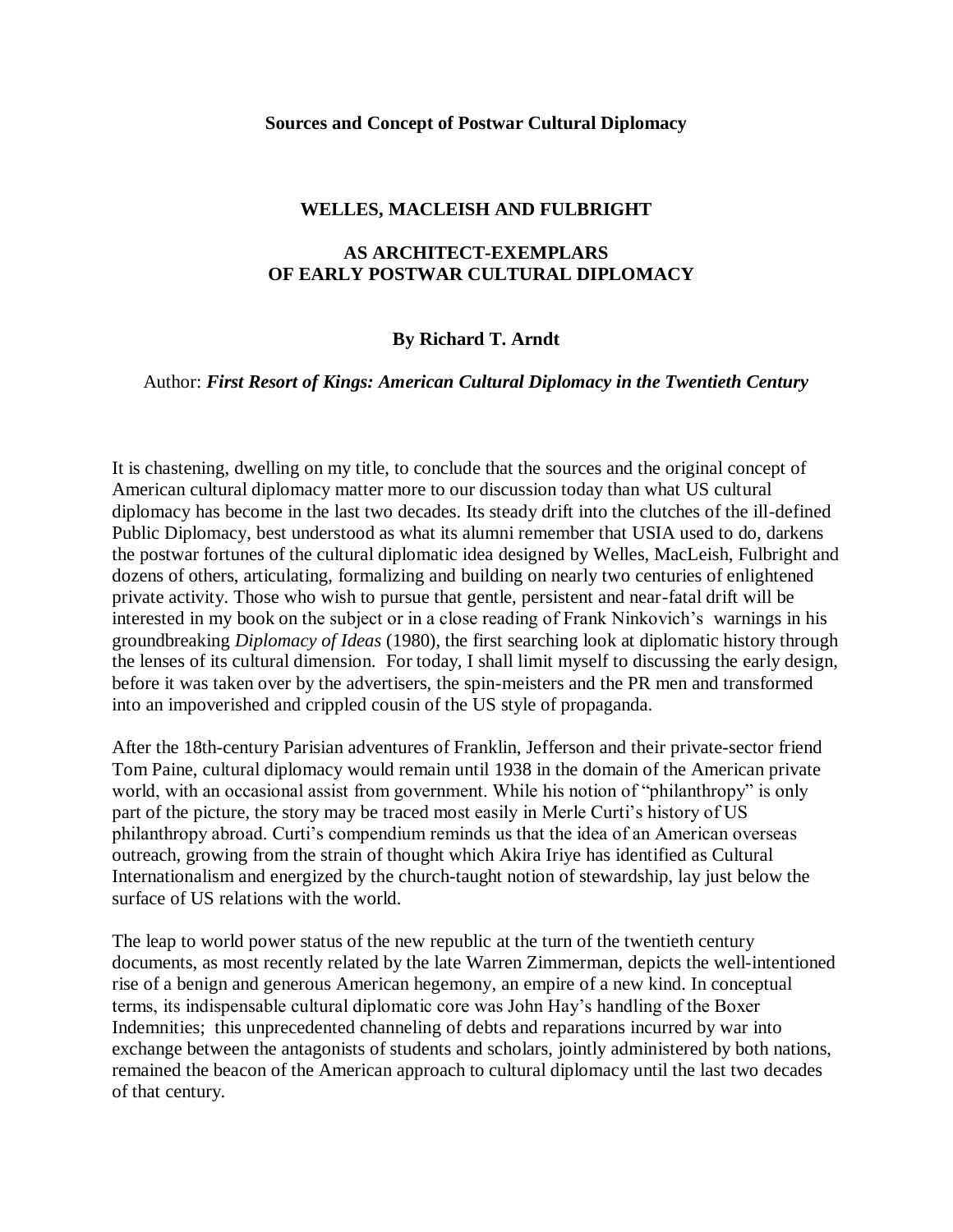In 1919, the national habit of American private cultural diplomatic outreach and exchange rose to a new level, documented by Curti, surely in response to the US rejection of the League of Nations and its multilateral mechanisms for global cultural interchange. The rejection occasioned the establishment in the U.S. of *two* private League-related Committees for Intellectual Cooperation, one in New York under James T. Shotwell and one emanating from the Pan American Union in Washington under the leadership of Leo S. Rowe; these were intended to relate directly to Geneva and to the other national committees established by participating governments all around the globe. Shaped by a century and a half of proliferant individual efforts like those of the missionary-educators, the overseas merchants and the US military, with no more than sporadic government involvement, there followed a vast expansion of private activities. The remarkable burgeoning of 1919 brought dozens of new internationalist institutions to life, centered in New York City . The most important of these were Stephen Duggan"s Institute of International Education; the Georgetown School of Foreign Service--to which Duggan commuted in its first year; the American Council of Learned Societies, set up to relate to the Union des Académies in Brussels; and Barnard Dean Virginia Gildersleeve"s success in extending the work of the American Association of University Women overseas. To these must be added numerous hyphenated societies like Henry Goddard Leach"s American-Scandinavian group or Edward Bok"s Netherlands-America Society. By 1923, Secretary of Commerce Herbert Hoover, hero of European World War I relief, was pressing a reluctant Congress and a distracted president to channel part of all foreign debt reflows into exchanges; in Belgium and Finland , he had left behind substantial bilateral exchange programs funded in part by repayments of US war debts. His ambitious idea would have channeled a portion of all foreign debt into student exchanges, up to \$100 million per year in each country. But his update of the Boxer Indemnities failed to impress an isolationist Congress and by the time Hoover entered the White House himself, the idea was overshadowed by the rise of totalitarianism and threats to the US economy. His idea had to await the parliamentary maneuvers of Rhodes-scholar J. William Fulbright and Hoover "s wartime deputy H. Alexander Smith a quarter-century later.

The sudden outburst of bidirectional exchange programs in the 1920s aimed at linking foreign intellectuals with their US counterparts. It was primarily aimed at Europe, no surprise if we consider the debt to Europe acknowledged by a century of US students abroad and by the new universities they staffed--15,000 Americans studied in Humboldt"s Germany alone, among them Daniel Coit Gilman and Andrew White. The balance of trade in ideas and science throughout the 19tth century tilted heavily to Europe : early US exchanges were less a matter of giving than getting. Later, gratitude for these early educational gifts and their contribution to the growth of US universities helped motivate Americans to repay the debt. Early American cultural diplomacy was a North Atlantic affair.

The tides soon swept it to the western shores of the southern Atlantic . New Deal foreign policy was shaped most persistently by Latin-Americanist Sumner Welles, Undersecretary of State-- Deputy Secretary in today"s world. Roosevelt himself remembered his own cultural diplomatic visit to wartime Naples for George Creel"s Committee on Public Information; later, as a young member of Wilson "s government, he had watched helplessly as a shortsighted Congress abolished CPI and its foreign outposts, good and bad. With the help of journalist Drew Pearson, Welles designed the New Deal"s Good Neighbor Policy, based on proven respect for the nations of the southern hemisphere, with promises of mutual security, non-interventionism and lowered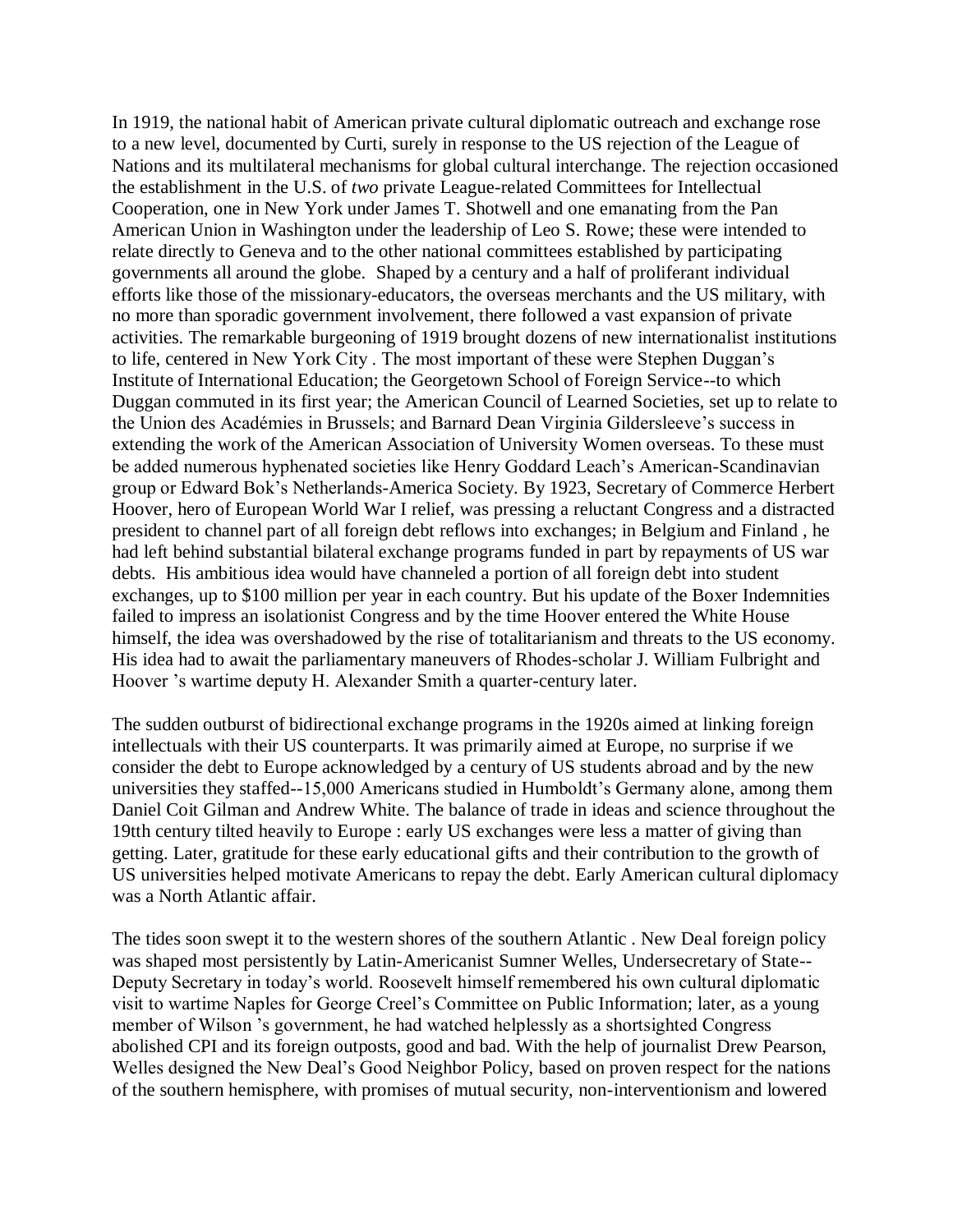tariffs. US intervention in Europe in 1917 had quietly ignored the other half of the Monroe Doctrine"s pledge--to stay out of European affairs. But Latin America was still seen as " America "s backyard," however much the phrase offended the citizens of the southern hemisphere. Secretary Cordell Hull reminded his deputy that a diplomacy of cultures, even when Latin America was the real priority, had at least to *appear* to reach out to the entire world.

The strategic importance of the southern hemisphere was certainly a factor—only the British fleet secured the Atlantic south of the Panama Canal . Historically heavy immigration to Latin America from Germany , Italy and even Japan worried the strategists; thousands of survivors of the scuttled *Graf Spee* had melted into the Argentine landscape. With Europe about to burst into flames, circumventing communication routes were a necessity for the U.S. , which would have to rely on cooperative governments to the south; James Forrestal undertook with Pan American Airways the clandestine building of strategically-placed air-strips in Brazil . And the Axis powers were said to be waging an unprecedented propaganda war in Latin America , even if few US diplomats saw any evidence of effect and even if some even suggested that the heavy-handed Axis approach was already counter-producing.

Latin America above all provided the indispensable ingredient for an effective cultural diplomacy: among its elites, there was readiness, indeed eagerness, for the idea of cultural exchanges with the Colossus of the North, for which Latin Americans had been pleading since the era of Bolivar and Fransisco Miranda.

Welles' team in State was led by Stephen Duggan's son Laurence and outside advisor Leo Rowe, Wharton School economist directing the Pan American Union, today"s Organization of American States. The policy of Good Neighborhood had a heavy cultural dimension.. The creation of State"s Division of Cultural Relations coujld not be put in place until 1938; it grew from and was shaped by laboratory-style experiments clustered around the various Inter-American Conferences sponsored by the Inter-American movement and the PAU; Welles upgraded US participation in conferences in Montevideo (1933), Buenos Aires (1936), and Lima (1938). The new Division used the recommendations of these conferences to sway Congress. The Division was built on the idea of honest intellectual *exchanges*, a word denoting the equal status of both partners north and south. The models, suggested by the Latin nations, were rough translations of the vigorous French 19th century cultural diplomacy launched by Bonaparte, with its Jesuit antecedents reaching back to the 16th century, and to a lesser extent of the educational practices of Britain "s empire. Even pre-Bismarck Germany , following up on Humboldt"s voyages, had played an important role in scientific exchanges, especially in Brazil . Welles and his team made sure that the cultural effort aimed at the southern hemisphere was construed, by State and Congress, as part of a worldwide effort. In fact the crisis situation in Europe and the Far East precluded long-range cultural programs— Africa had not yet entered the discussion. There were US cultural offices in Spain and Portugal, in various parts pf the Near East including Tehran, and in China, where Harvard"s John King Fairbank was cultural officer, alongside other prominent university figures like Princeton Persianist T. Cuyler Young in Tehran, Yale archeologist Frank E. Brown in Beirut, Penn Sanskritist Norman Brown in Delhi, Turkologist Donald Webster in Ankara, and in 1945 Princeton classicist Charles Rufus Morey in Rome. In 1940, with much of the world at war, the experiment's largest investments went south of the US border.

The Division of Cultural Relations, led by Hull "s friend the Colorado internationalist Ben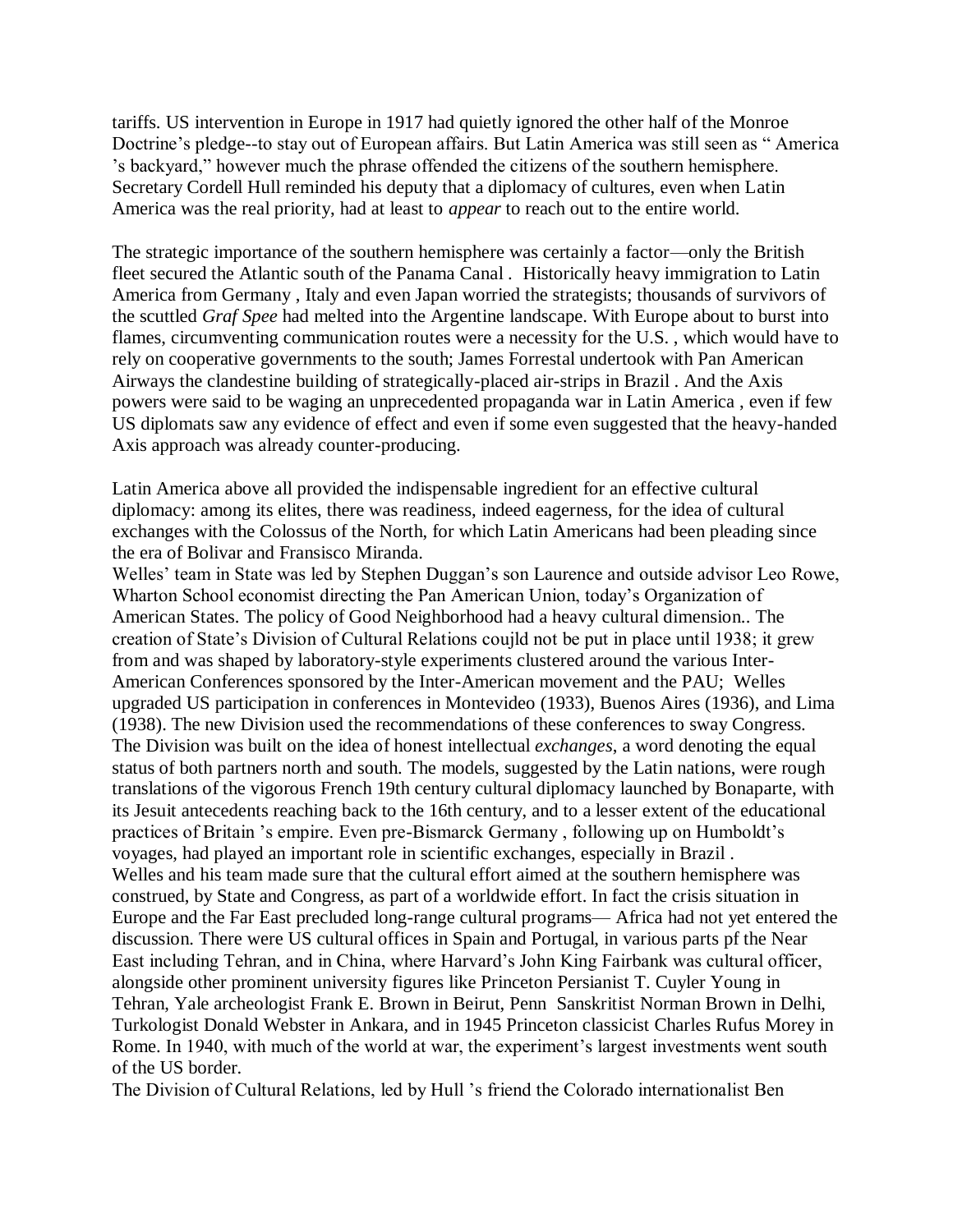Cherrington, began in May 1938 with a budget of \$27,000 and moved slowly upwards, within the benign and cooperative framework established by Welles. Its operative verbs were *facilitate, coordinate* and *supplement.* Welles proclaimed proudly, to a meeting of American intellectual leaders in May 1938, that the office would do no more than 5% of the work, leaving the brunt of efforts to the private world. Welles and the Division studied various models; Cherrington quickly set off for a three-month journey through Latin America , about which he knew next to nothing.

Foreign cultural practices were well known to experienced US diplomats like Welles. Less universalist than the French model, formalized in 1923 and heavily funded, the more modest British version translated the educational practices of empire into more benign global terms with the creation of the British Council in 1934. The three Allies agreed that to fight the lies of the Axis they needed only to tell the truth. There was to be neither propaganda nor counterpropaganda, in the areas spared from hot war; the truth was enough. A more tenacious model in the U.S. was CPI"s work in World War I—CPI had built on the military model, its titles, and its naval communications system; USIS posts in the field were led by a Public Affairs Officer, who commanded an Information Officer and a Cultural Affairs Officer. CPI"s program was an amiable jumble of journalists, PR men, and intellectuals. Everywhere its cultural offices were staffed, by agreement of all agencies in Washington , with energetic young academics from the universities, for the most part regional specialists.

Into this mix in 1940 the impatient FDR, seeing war as the only priority, injected the irrepressible young Nelson Rockefeller, with the broadest of mandates. Rockefeller promptly alienated State"s diplomats by setting up, as one of them said, an alternate State Department for Latin America . With a fat budget from Roosevelt , imported dollar-a-year talent from his New York office, and the world"s deepest pockets, Rockefeller created a vigorous program in the field even more muddled than Creel"s. In conceptual terms, it was the virtual opposite of what Welles and Duggan had designed: it was not binational, but unidirectional, with US teachers moving south and Latin students moving north; it was not balanced--Latins were eager to come north but few Americans wanted to spend much time in the south; it translated and published vast amounts of American books for the south but few for the north; it supported NGO programs where available but was eager to go it alone when deemed necessary; it set up unsustainable binational cultural centers, with small libraries, all over the southern continent; it established Englishlanguage teaching institutes everywhere, which were left to fend for themselves after 1919; and it was wide open to commercial uses and even intelligence-gathering, whereas Welles had kept commerce at arm"s length and built a firewall between the cultural services and the intelligencegatherers, intent upon fostering honest intellectual relationships between universities and their scholars. Welles also expanded technical assistance exchanges in 1938, which produced 700 exchanges per year during the first ten years; while US experts taught in the south and counterparts learned in the north, generous US educators worked their magic and these programs produced substantial gains. Welles had built a classic cultural exchange program, honest, reciprocal and long-term, designed admittedly for a world at peace and specifically for the postwar era; the Rockefeller style instead, designed for wartime, looked dynamic, creative and very busy--it was short-term cultural activity in thrall to "telling America"s story," informing Americans about their neighbors only as a by-product. That its glamour appealed to Congress is no surprise.

After the war, cultural diplomacy entered a forty-year period of gradual takeover by the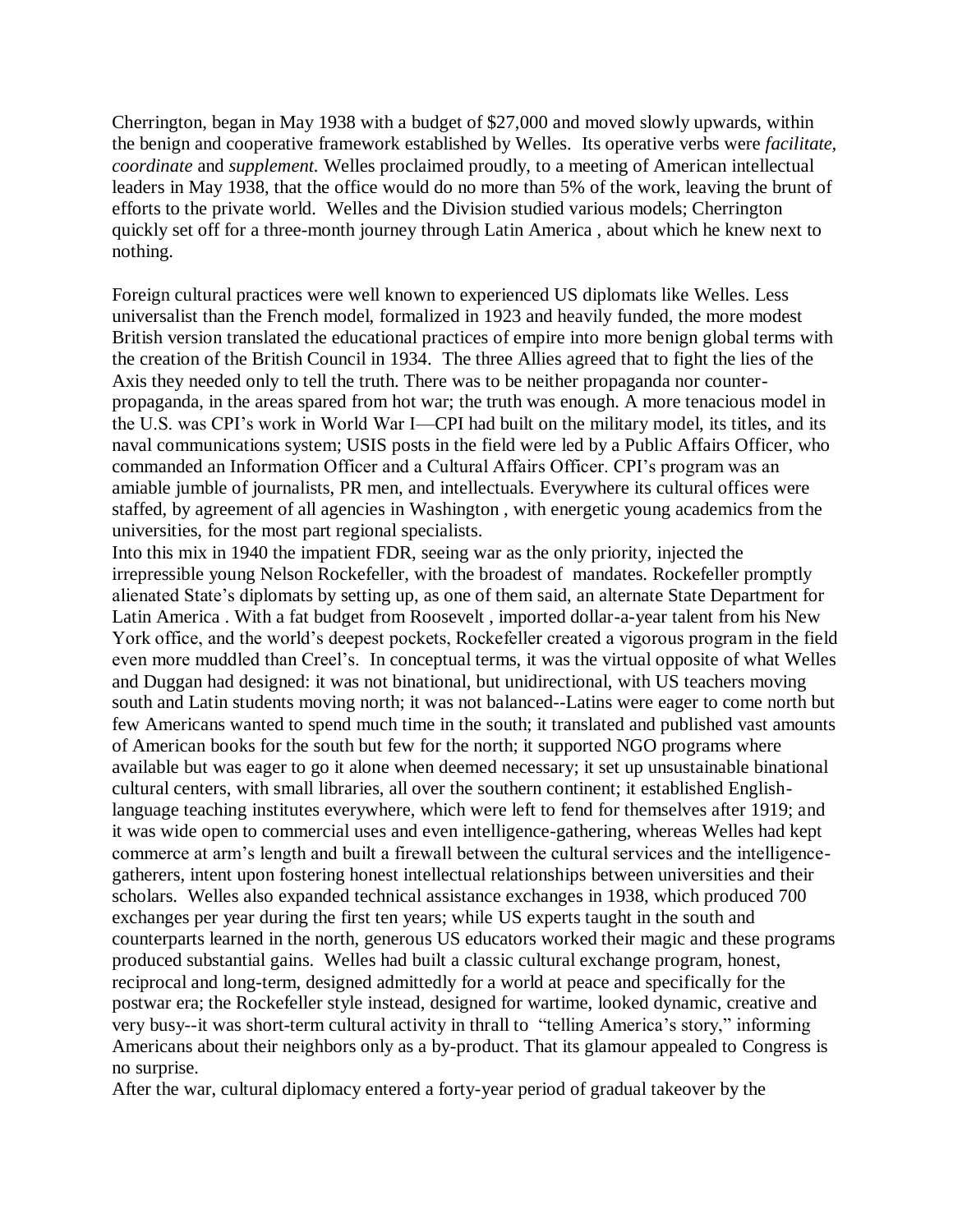nationalists and propagandists, waving the banners of Public Diplomacy--today"s euphemism for the US style of propaganda. It was first called "information" by Creel invented in 1917, specifically to avoid the word "propaganda"; and Rockefeller revived the CPI "circus" in the 1940s with the help of Elmer Davis and "Wild Bill" Donovan. In State, Yale historian Ralph Turner had been recruited in 1942 and was leading thoughtful discussions about how an American cultural diplomacy should be practiced. From his post as Librarian of Congress, Archibald MacLeish and his friend Carl Milam, head of the American Library Association, helped colorful Division-chief Cherrington wrestle with the design of a decent American cultural diplomacy for the postwar world. Turner was skilled enough to remind the culturalists that culture was a factor in foreign relations, hence part of foreign policy; he was also the first to pose the question of multilateral activities, which he reasoned could touch certain sectors closed to bilateral intervention, but which would have to mesh closely with bilateral activities. He got Welles" permission to observe the London meetings of the exiled Allied ministers of education in the spring of 1943 and saw in these discussions about the rebuilding of postwar Europe the seeds of a multilateral cultural diplomatic organization; he convinced Welles to send a formal delegation to London in 1944, chaired by the new young Arkansas Congressman J. William Fulbright and including Librarian of Congress Archibald MacLeish. UNESCO was in gestation.

MacLeish took over the Division in January 1945, a major step downwards from his post at the Library of Congress. Logic suggests that either he, FDR or both men saw this Assistant Secretaryship as a vital post for the future of US foreign relations. MacLeish was given specific authority to incorporate the work of three wartime agencies: Rockefeller"s Latin American programs, Davis " OWI, and—a detail historians forget—Donovan"s OSS . He set to work, first absorbing Rockefeller's programs, then beginning the assimilation of Elmer Davis' Office of War Information and its 13,000 employees. But the death of FDR on April 12 left him dangling; he remained through August when Truman and Secretary Byrnes finally replaced him with William Benton.

" America "s Salesman," as Benton is often called, tilted to the allegedly policy-relevant but unidirectional "informational" dimension of diplomacy, and information began its slow march to dominance over the longer-range bidirectional cultural programs. The struggle between propaganda and culture moved into higher gear.

In 1945 however the Atlanticist vision was firmly in place, even if Welles had left State, felled by political maneuvring based on an alcohol-fed indiscretion, and Laurence Duggan had soon followed. Fulbright, comfortably established in the Senate, was looking for a way to democratize the Rhodes experience which had refocused his life. And MacLeish was in charge of cultural diplomacy, defined as broadly as he liked.

Against this backdrop, it is revealing to look at a snapshot of the thinking in 1945. Three key texts of MacLeish, the Fulbright program itself, and the creation of UNESCO show the straightforward cultural internationalist vision of these visionaries. Taken together, men like MacLeish foresaw a postwar world in which bilateral and multilateral cultural diplomacy would form a continuum. Fulbright's program would soon extend to the world, although its funding base in war-surplus sales meant it originally focused in non-Axis Europe and in the British colonies. It took Smith and Mundt to make Fulbright a global program—both sponsors were Republicans: Karl Mundt was a son of the China missions, and Smith had served as Hoover "s deputy for European war relief in the first war.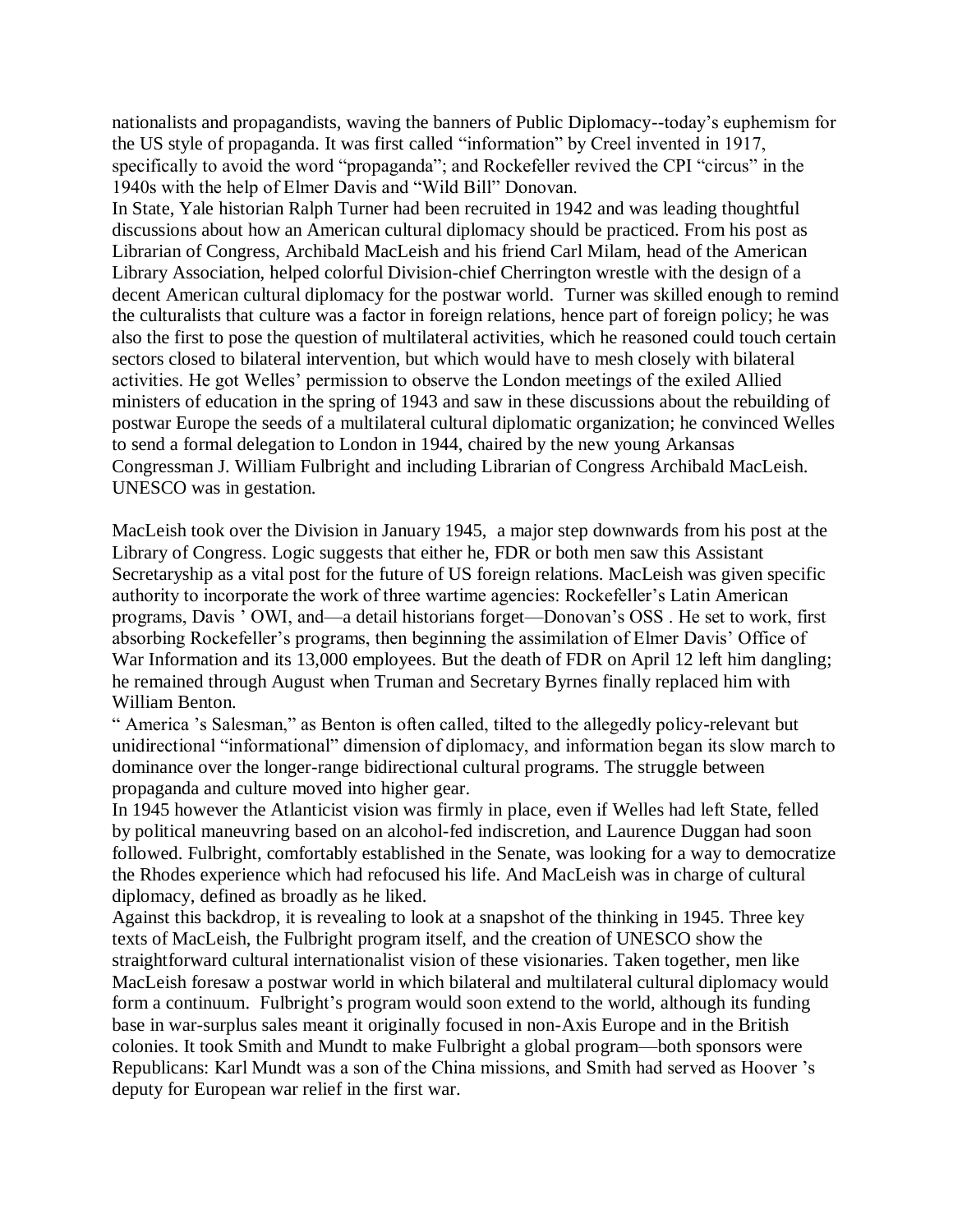These visionaries spelled out a cultural internationalist Atlanticist vision, designed to help Europe rebuild, then to provide an extendable area of cooperative prosperity for which educational linkage and organic growth would slowly put in place a global infrastructure. The goal: a cumulative process aimed at embracing all other countries, as they achieved the political, economic and educational maturity to play their role in a global system. Its implicit and explicit rhetoric projected the slow but natural growth of freedom, democracy, respect for human rights, prosperity and, in time, peace.

MacLeish may have won three Pulitzer prizes, but his government papers are reticent. Still, three published texts reveal his thinking in clear detail. First, there is his Introduction to *The Cultural Approach*, by his staffers Ruth McMurry and Muna Lee, a pathfinding document on cultural diplomacy published in 1947. The book went to press in the summer of 1946; MacLeish's six-page preface reflects his close supervision of the book's evolution as the most coherent statement about cultural diplomacy ever published in any nation. He defended the unfortunate cliché "cultural relations," because it spells out the idea that "the world"s hope for peace, which is another way of referring to the world"s hope for survival, is directly dependent on the mutual understanding of peoples." He then puts forth a new definition of "information," reversing Creel: instead of *concealing* propaganda, information in its positive sense would turn education to the service of the nation and of humankind. MacLeish knew the communications world from his long years as Senior Editor of *Fortune* and he knew the business world as well. He speculated on the benefits to the world if the global media were to set out to educate not obfuscate, to teach not spin, to tell whole not partial truths. Traditional diplomacy overlooked international communications. But cultural relations gave nations unprecedented power to correct foreign stereotypes. Thanks to the British Council, "no literate European will ever again refer to the English as a nation of shopkeepers." Any foreign ministry is an office "of international understanding, the principal duty of which is the duty to make the understanding of peoples whole and intelligible and complete. Until the practice accords with the duty the work will be inadequately done." MacLeish was calling for America to be the storehouse and protector of Western culture, sharing its intellectual wealth with the world.

A second insight into MacLeish comes from an unlikely place, a musty study of State"s administrative structure published in September 1945. Although MacLeish left State in August, the document reflects his vision in unmistakable terms. First, it calls for the cultural division to handle its own Congressional relations, instead of relying on State's designated officer—who happened to be MacLeish"s best friend Dean Acheson. MacLeish knew Congress needed a great deal of education; he was prepared to do it and knew no one else could. Second, the report insisted that cultural relations must be maintained in peace as well as in war, avoiding the 1919 abolition of CPI. The value of cultural diplomacy having been demonstrated beyond doubt, by all the great powers, the office had to expand. Third, the report insisted that bilateral needs and programs be defined before multilateral organizations were built so that both will mesh. Fourth, it called for coordination with all other government agencies, with State managing all legal and administrative questions. Finally, the report stated boldly and unequivocally that State"s cultural relations offices were ready to play a central role in helping carry out US aspirations. Taken together, the report's recommendations would have created a powerful body within State; designed to carry out a rich, flexible, coherent and multi-agency component of diplomacy;. With MacLeish at its head, anything was possible.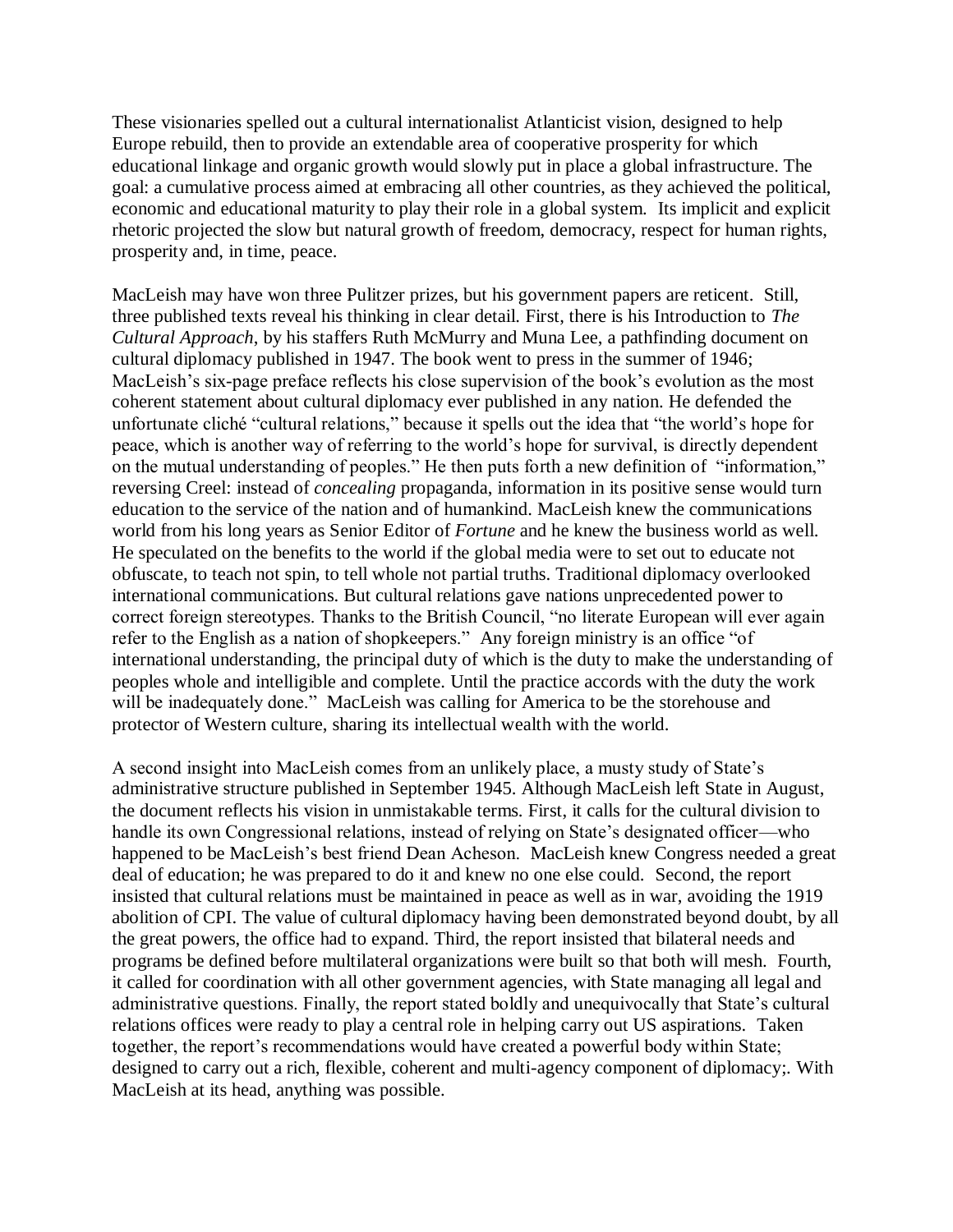The third document produced stunning and visible results, within a decade. Few remember that MacLeish was the intellectual architect of German and Japanese recovery. As chair of a task force called together in May 1945, a chair he retained well into 1947, he designed a policy for rebuilding Germany that would serve as well in Japan . The "Long-Range Policy Statement for German Reeducation" (SWNCC 296/5) undergirded one of the greatest cultural diplomatic victories of history. Published in June 1946 and renewed the following year, the document made eeducation the base for reconstruction. "The reeducation of the German People can be effective only as it is an integral part of a comprehensive program for their rehabilitation. The cultural and moral reeducation of the nation must, therefore, be related to policies calculated to restore the stability of a peaceful German economy and to hold out hope for "reconstruction of German cultural life,"" work that can only be done by the Germans themselves. Overcoming the Nazi heritage will involve restoring "those cultural contacts which will foster the assimilation of the German people into the society of peaceful nations." The plan had the good fortunate to fall into the hands of General Lucius Clay, US High Commissioner in Germany ; he in turn had the good luck to discover the wisdom of Indiana University president Herman B Wells and put him in charge of reorientation. Thanks to these three men, German reconstruction was an unprecedented cultural diplomatic triumph, followed soon by a parallel effort in the vastly different context of Japan .

Another insight into the spirit and temper of 1945-46 is Fulbright's global exchange program, launched in the Fall of 1946. It quickly went operational, and expanded further once the Smith-Mundt Act of 1948 stabilized it and completed its reach. Experiments in the Fall of 1948 in China and Burma moved Americans abroad and by the Fall of 1949 Europe was receiving large contingents of US students and scholars. From there, Fulbright's exchanges raced ahead. Yet, despite its impressive global reach, its academic integrity and its airtight defenses against propaganda, the Fulbright Program alone could not fend off the encroachments of the informationists, who needed only time to control the entire panoply of programs created by a decade spent spelling out Welles" and MacLeish"s visions of cultural and informational diplomacy.

The final insight comes from the birth of UNESCO, but in the interests of time I shall not go into the sad story of the US creation, so thoroughly analyzed by Frank Ninkovich, who noted the contradictions which would soon explain the negligence leading up to the disastrous US departure in 1984. Still in 1946 UNESCO was an integral part of the Atlanticist cultural internationalist structure put in place by men like Welles, Fulbright and MacLeish, with the help of Ralph Turner. The decay of formal government programs lay a few decades downstream, but the clash of ideas in the late 1940s make it clear, in hindsight, that the cultural internationalist vision was condemned to now-familiar recurrent and ever-descending cycles of hope and despair.

The greatest triumphs of postwar cultural diplomacy, before its propagandizing rivals absorbed it, were the re-education of Germany and Japan , primarily educational and cultural victories. The success would never be equaled, even by the Soviet implosion, where cultural diplomacy played the central role because the paranoid Soviets would not accept anything which remotely smacked of propaganda but where the followup from the U.S. was a pallid shadow of what had been put in place for Germany and Japan by a happy synthesis of public and private resources, US and German. The gradual and inexorable decline of the postwar vision of the cultural internationalists, under the pressure of the info-prop public diplomats, meant that US cultural